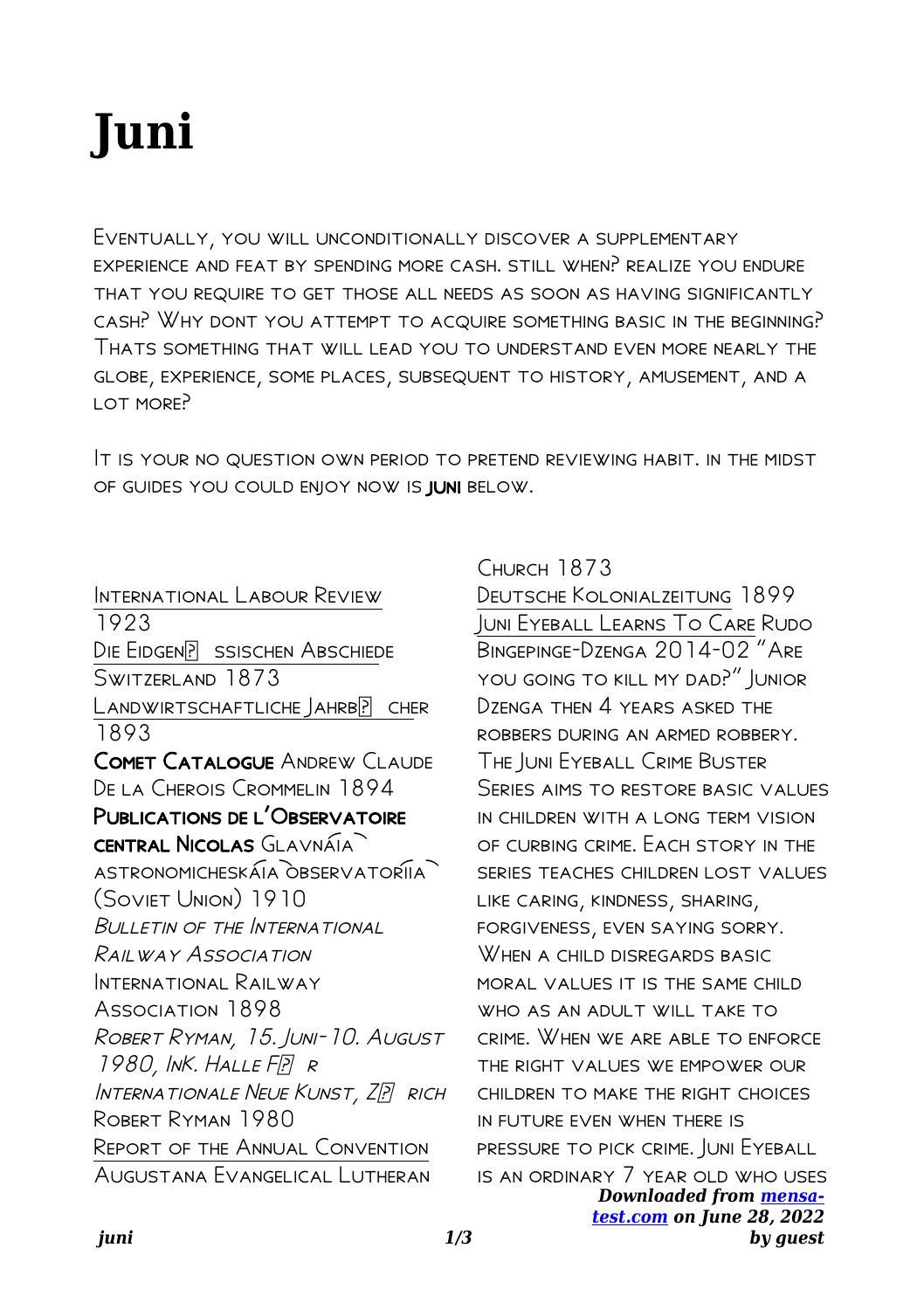WHAT HE HAS TO DO EXTRAORDINARY ACTS OF KINDNESS READ ON Bulletin of the International Railway Congress Association INTERNATIONAL RAILWAY CONGRESS Association 1907 Der Gregorianische Kalender. DARGESTELLT UND ERLP UTERT VON DR. F. X. Attensperger Franz Xaver ATTENSPERGER 1869 GARTENFLORA 1868 Nieuwsblad Voor Den Boekhandel 1888 With 1855-1927 are issued and bound: Handelingen van de algemeene vergadering. Host Bibliographic Record for Boundwith Item Barcode 30112088763310 and Others 1904 Bulletin of the International Railway Congress Association [English Edition] International Railway Congress Association 1898 Copernicus 1882 DIE BEVP LKERUNGSBEWEGUNG IM LANDE Nordrhein-Westfalen Von September 1939-Juni 1496 RHEINISCH-WESTFP LISCHES INSTITUT FR R WIRTSCHAFTSFORSCHUNG ESSEN 1946 GESETZ-SAMMLUNG FP R DAS Deutsche Reich; Chronologische Zusammenstellung Der in Dem Bundes- und Reichs- Gesetzblatte VER**P** FFENTLICHTEN GESETZE, Verordnungen, Erlasse und Bekanntmachungen Germany. Laws, Statutes, etc., 1919- 1884 Tonindustrie-Zeitung und

K<sub>L</sub> NIGLICHEN **JOANT WIRTH FOM FILETISA***[test.com](https://mensa-test.com) on June 28, 2022* Keramische Rundschau 1904 VERP FFENTLICHUNGEN DES Reichsgesundheitsamts Germany. Reichsgesundheitsamt 1890 Protestantische Freunde in Eisleben 10. UND 11. JUNI 1845 JOHANN JACOB MARCUS LEBERECHT UHLICH 1845 Achter Internationaler Kongress FR R LEBENSVERSICHERUNGSMEDIZIN. Luzern, 15.-19. Juni 1964 H. R. STETTBACHER 1965 BERETNING OM RP DDING FOLKEHP JSKOLE i Aaret Juni 1862 til Juni 1863. ... af L. Schroder ... HP ISKOLENS Forstander. (Tilligmed en Fortegnelse over Medlemmerne af Foreningen ved H. Nutzhorn.). FORENING FOR RD DDING FOTKEHP ISKOLE  $(RP<sub>P</sub>$  DDING) 1863 BERETNING OM R**P** DDING FOLKEHP ISKOLE i Aaret 12te Juni 1860 til 12te  $IUNI$   $1861$  ...  $AFS$ .  $H\overline{P}$   $GSBRO$  ... Hjskolens Forstander. (Tilligmed en Fortegnelse over Medlemmerne af Foreningen ved I. L. Knudsen.).  $F$ ORENING FOR R $\overline{P}$  DDING FOTKEH $\overline{P}$  ISKOLE  $(RP<sub>P</sub>$  DDING) 1861 BIOLOGY PAMPHLETS 1898 Zur Feier des dritten Jubelfestes der Augsburgischen Confession am 25.  $JUNI$   $1830$ ,  $FPTR$  R HAMBURG RIEDRICH GOTTLIEB ZIMMERMANN 1830 MONTHLY BULLETIN INTERNATIONAL Railway Congress Association 1909 LANDOLT-BP RNSTEIN PHYSIKALISCH-CHEMISCHE TABELLEN HANS LANDOLT 1912 FESTSCHRIFT ZUR S**P** CULARFEIER DER

*by guest*